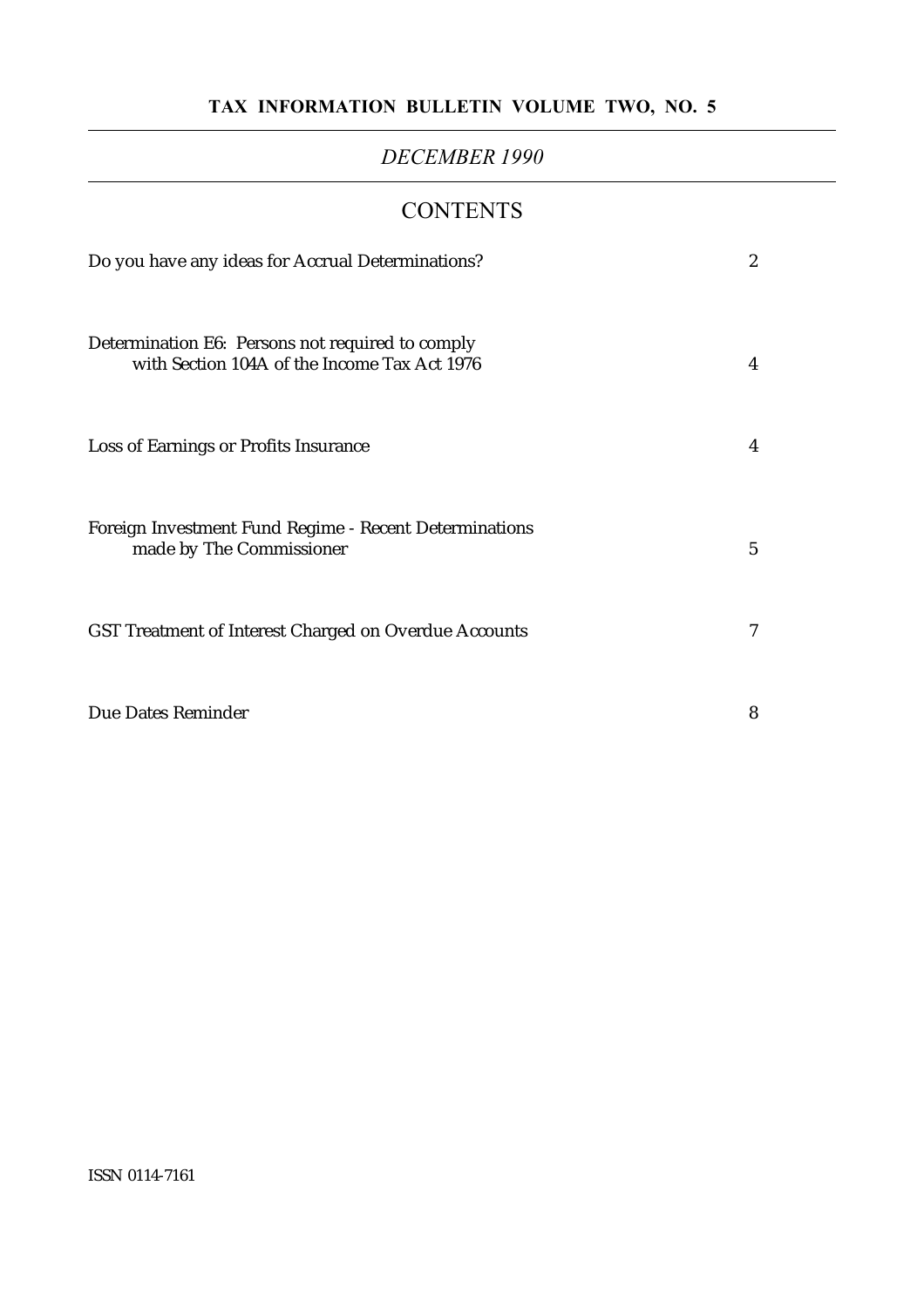

### Do You Have Any Ideas For Accrual Determinations?

#### **Background**

Section 64E of the Income Tax Act 1976 gives the Commissioner power to issue binding determinations for the purposes of sections 64B to 64M of the Act (usually referred to as the accrual regime). Broadly speaking, these determinations set out the methods for accounting for income and expenditure arising from various types of financial arrangement.

One of the recomendations in the Tax Simplification Committee report was that the Commissioner "should call for submissions which would identify types of financial arrangements requiring determinations, and suggested ways these should be dealt with". In response to that recommendation, we would like to hear your ideas on the subject.

Please remember that the Commissioner only has power to issue determinations in accordance with the provisions of the Act; he can't approve a method of accounting for a class of financial arrangements which conflicts with the provisions of sections 64B to 64M. For example, the provisions of sections 64B to 64M require that financial arrangements be accounted for separately, so the Commissioner can't issue a determination which allows income and expenditure from several arrangements to be netted off against each other.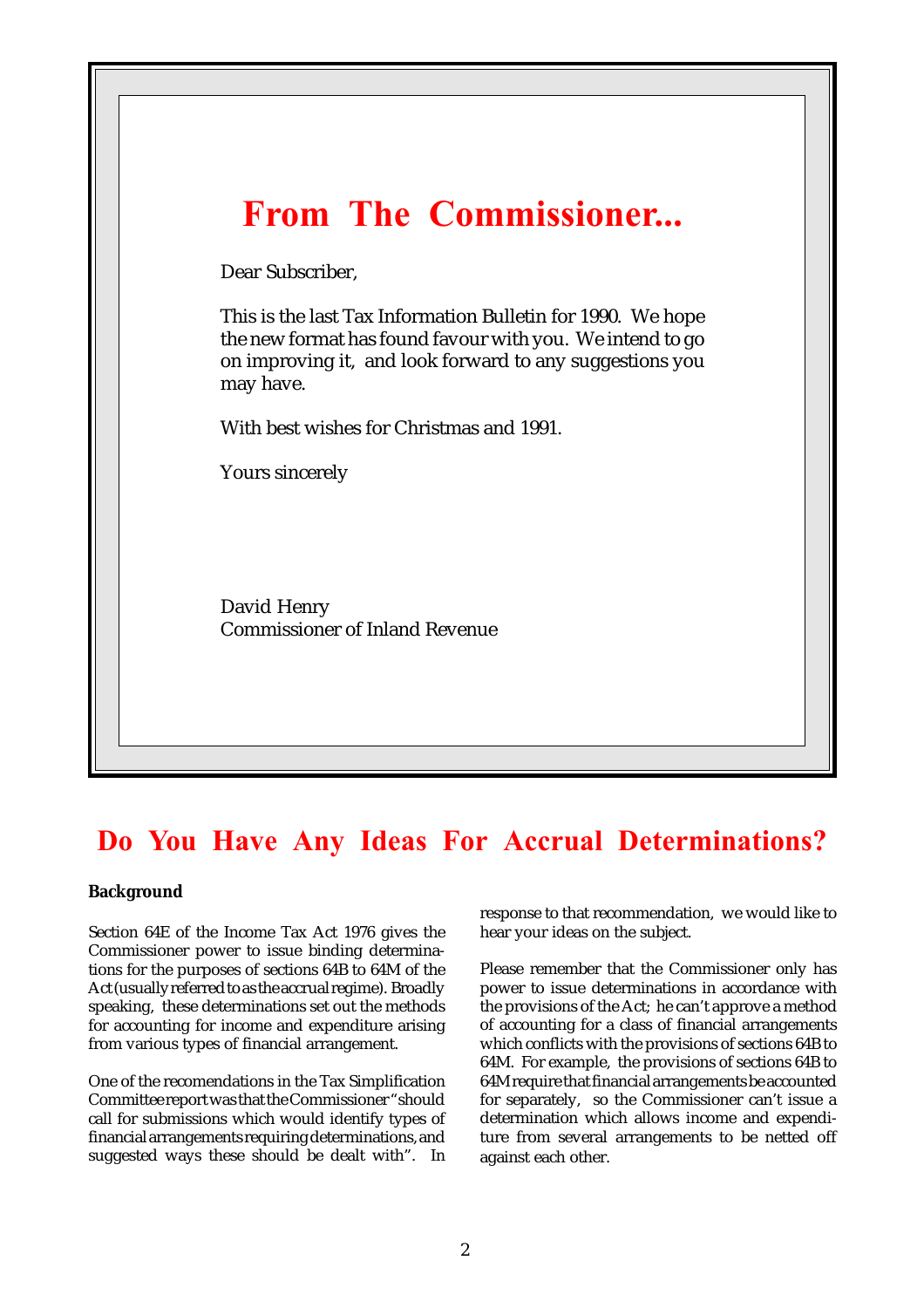#### **Suggestions**

If you have any suggestions at all about -

- a) Determinations already issued,
- b) General Determinations that could be issued,
- c) Specific determinations that could be issued to cover matters of concern to you,

then we would like to hear them. Please complete the form on page 9. (This form is purely for your convenience; you do not have to use it.)

Please forward your suggestions to:

Manager (Technical Policy) Head Office Inland Revenue Department PO Box 2198 WELLINGTON

#### Specific Determinations

As well as making determinations of general application, as has been the case to date, the Commissioner has power to issue determinations relating to specific financial arrangements in response to applications from taxpayers. The procedure for applying for such determinations is set out in The Income Tax Act (Determinations) Regulations 1987.

The attached form gives the opportunity to suggest to the Commissioner the type of determination taxpayers require without having to comply with the details of the Regulations.

#### Determinations as at 1 November 1990

These are the determinations which have been made up to the present time.

Some of these determinations apply to a wide range of arrangements. For example Determination G3 provides a Yield to Maturity Method to be used for calculating the income and expenditure of any financial arrangement where the cash flows are known in advance (eg Government Stock). Other determinations apply only to one type of financial arrangement. For example Determination G14 deals only with forward contracts for foreign exchange and commodities.

- G1A Apportionment of Income and Expenditure on a Daily Basis
- G2 Requirement as to Precision
- G3 Yield to Maturity Method
- G4 Unit Trusts with Repurchase Obligations
- G5 Mandatory Conversion Convertible Notes
- G6C Foreign Currency Rates
- G7B New Zealand Futures and Options Markets
- G9A Financial Arrangements that are Denominated in a Currency or Commodity other than New Zealand Dollars
- G10B Present Value Calculations
- G11A Accrual Income and Expenditure using Present Value Based Yield to Maturity Method
- G12 Accounting for a Financial Arrangements in the Absence of a Determination
- G13A Prices or Yields
- G14 Forward Contracts for Foreign Exchange and **Commodities**
- G15 Exemption from Section 64C for Small Debtors
- G16A Discounted Value of Amounts payable in Relation to Trade Credits Denominated in New Zealand Currency
- G17A Discounted Value of Amounts Payable in Relation to Deferred Property Settlements Denominated in New Zealand Currency
- G18 International Futures and Options Markets
- G19 Exchange Traded Option Contracts
- G20 Discounted Value of Amounts Payable in Relation to Trade Credits Denominated in a Foreign Currency
- G21 Discounted Value of Amounts Payable in Relation to Deferred Property Settlements Denominated in a Foreign Currency
- G22 Optional Conversion Convertible Notes Denominated in New Zealand Dollars Convertible at the Option of the Holder
- G23 Specified Rate

NB Determinations containing a letter in their title (eg Determination G1A) have rescinded earlier determinations which covered broadly the same subject matter. Similarly Determination G8 is not shown in the list above as it was rescinded by Determination G9.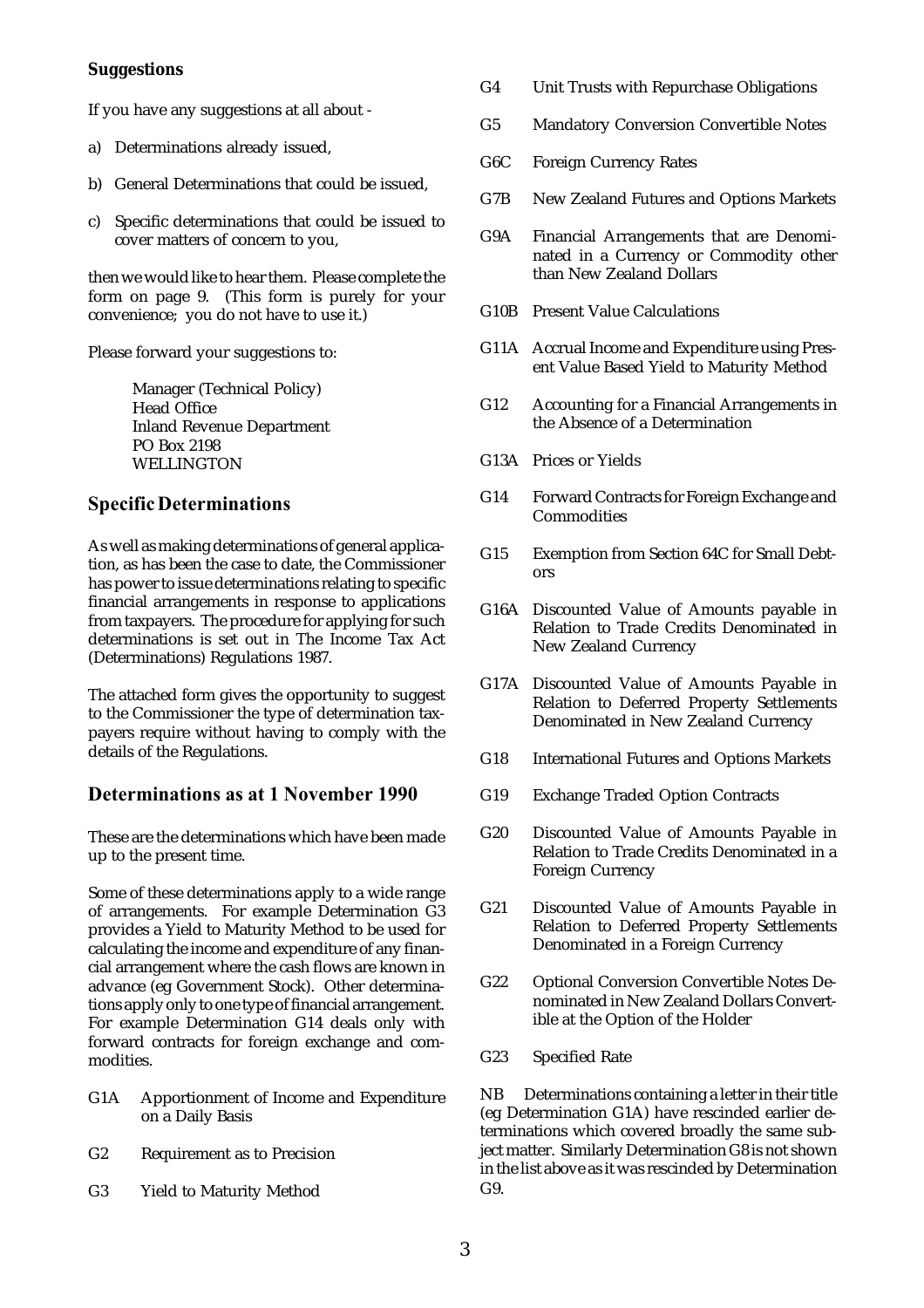## Determination E6: Persons Not Required To Comply With Section 104A of the Income Tax Act 1976

Determination E6 determines the extent to which people are not required to comply with section 104A of the Income Tax Act 1976, for the income year commencing 1 April 1990. It differs from Determination E<sub>2</sub> only in the size of the thresholds which determine whether compliance with section 104A of the act is required for various categories of expenditure. Those thresholds have

been adjusted upwards to account for the effects of inflation since Determination E5 was signed.

The determination was made pursuant to section 104A(5) of the Act. The Commissioner signed it on the 14 November 1990. The full determination is printed in the appendix to this Tax Information Bulletin.

# Loss of Earnings or Profits Insurance

 $- + + + -$ 

This item explains the difference for tax purposes between a sickness/accident insurance policy and a loss of earnings or profits insurance policy.

#### Background

Inland Revenue has been asked to rule on the deductibility of premiums and assessability of benefits of certain sickness or accident policies.

#### Comment

In general terms benefits paid pursuant to an insurance policy will be assessable income when they are paid in an income form i.e., periodic payments.

However, Section 61(40) exempts payments from being assessable if three criteria are met. The benefit must:-

- a) be in respect of incapacity for work;
- b) be under a policy of personal sickness or accident insurance;
- c) not be calculated according to loss of earnings or profits

A policy of personal sickness or accident insurance is not defined for the purposes of section 61, but is regarded as being a policy of insurance under the terms of which the benefits payable are in respect of personal accident disease or sickness.

Therefore, if a payment is made pursuant to a personal sickness or accident policy in respect of incapacity for work, that payment will not be assessable for income tax purposes. The exception to this is if the benefit is calculated according to loss of earnings or profits.

For a policy to be regarded as a loss of earnings or profits policy, the benefit payable under the policy must be solely related to the taxpayer's prior income and must not be limited in other terms. For example, a policy which provided for a benefit of the lesser of the insured's prior income or \$500 per week would not be regarded as a loss of earnings or profits policy.

There will usually be strong indications as to whether a policy is a loss of earnings or profits policy or not. One example would be whether the policy requires that the insured supply evidence of loss of earnings, in addition to evidence of disablement or incapacity.

An insurance contract does not need to restore the total loss of earnings or profits suffered for the benefits to be taxable. What must be determined is whether or not the benefit is calculated according to the actual loss. For example, benefits under a policy providing for payment of 80% of lost earnings would be taxable.

Having decided on whether the benefits are assessable, the question of whether the premium payments are deductible is easily answered. If the benefits are assessable then the premiums are deductible. This is so whether the taxpayer is an employee or self employed.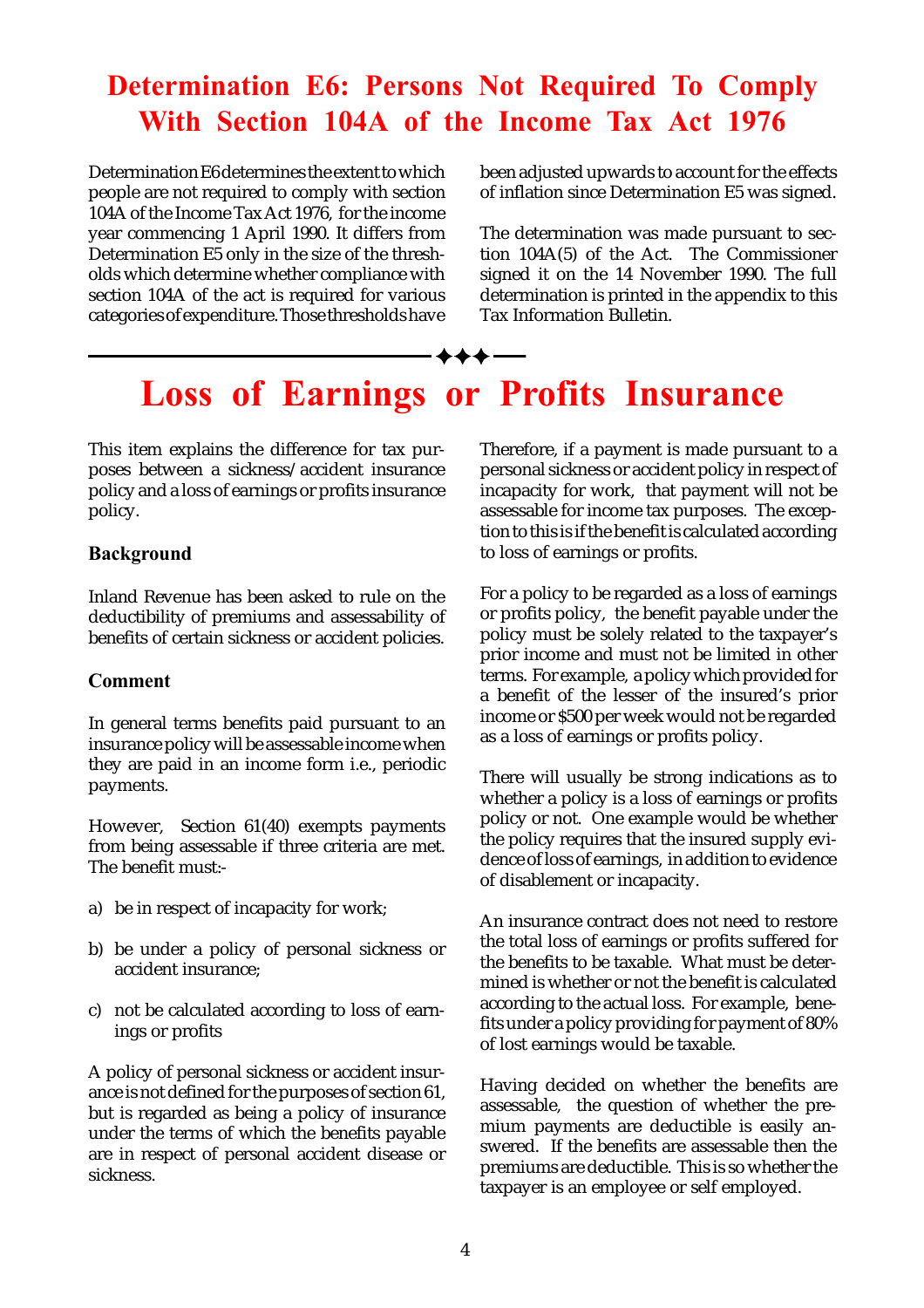# Foreign Investment Fund Regime

#### Recent Determinations made by the Commissioner

#### **Introduction**

The Commissioner made four determinations on 6 November 1990 and six determinations on 15 November 1990 under the Foreign Investment Fund (FIF) regime, pursuant to section 245S(1) of the Income Tax Act 1976.

The determinations are outlined below, together with the rights and obligations of affected taxpayers. The determinations are reproduced in full in the New Zealand Gazette publications of 15th and 22nd November 1990.

A brief explanation of the FIF regime is contained in TIB Volume Two, No.4, released in November 1990. More detailed information is provided in the IR 275 booklet entitled "International Tax Guide".

The FIF regime is part of the International Tax legislation effective from 1 April 1988.

#### Outline of Determinations made

- FIF5: Bermuda International Bond Fund Limited
- FIF6: Guinness Flight International Fund Limited
- FIF7: RBC International Bond Fund Limited
- FIF8: Vanbrugh Currency Fund Limited
- FIF9: Guinness Flight Global Strategy Fund Limited
- FIF10: Barclays Australian Mineral Fund
- FIF11: Barclays Australian Equity Fund
- FIF12: The M & G Island Fund
- FIF13: MIM Britannia Pioneer Markets Fund Limited
- FIF14: Wardley Private Capital Trust

#### Determinations FIF5, FIF6, FIF7, FIF8, FIF9 and FIF10

These determine that as the distributions exception criteria in the FIF regime are met, rights held in the respective foreign entity (e.g. by way

of shares or units), *do not* constitute an interest in a Foreign Investment Fund in relation to the foreign entity's accounting year specified in the table below. For the purposes of this item, these foreign entities are referred to as "Non-FIFs".

#### Determinations FIF11, FIF12, FIF13 and FIF 14

These determine that as none of the exception criteria in the FIF regime are met, rights held in the respective foreign entity (e.g. by way of shares or units), *do* constitute an interest in a Foreign Investment Fund in relation to the foreign entity's accounting year specified in the table below. For the purposes of this item, these foreign entities are referred to as "FIFs".

#### Effect of Determinations

#### **Non-FIF's**

These determinations confirm that New Zealand resident investors in these foreign entities are not liable under the FIF regime, for income tax on the change in value of any shares or units held over their 1989 and/or 1990 income year.

However, New Zealand investors will continue as normal to be liable for income tax on any distributions received from the respective foreign entity.

#### **FIF's**

These determinations confirm that under the FIF regime, New Zealand resident investors in these foreign entities are liable for income tax on the change in value of any shares or units held over their 1989 and/or 1990 income year. This is in addition to any distributions received.

Which income year is affected by these determinations will depend on the balance date of the taxpayer. This is outlined in the table on page 6.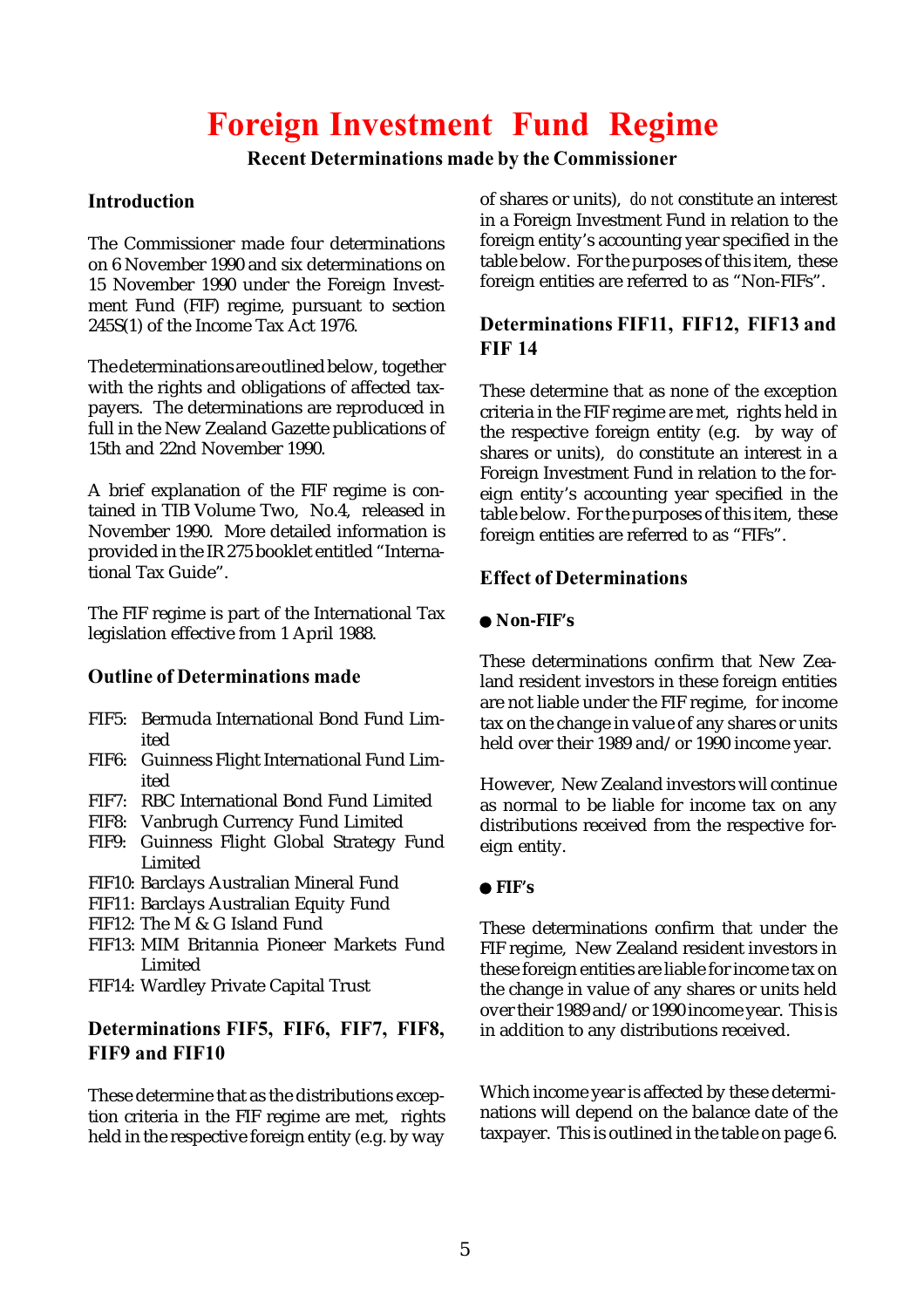| Determination<br>Number<br><b>Status</b> |            | Date<br>Published<br>in Gazette | For. Entity<br><b>Accounting</b><br>Year ended | Taxpayer's Income Year<br>ending on or between<br>and |                              | Taxpayer's<br><b>Income Year</b><br>Affected |
|------------------------------------------|------------|---------------------------------|------------------------------------------------|-------------------------------------------------------|------------------------------|----------------------------------------------|
| FIF5                                     | Non-FIF    | 15 Nov 1990                     | 30 June 1988                                   | 30 June 1988<br>1 Oct 1988                            | 30 Sept 1988<br>29 June 1989 | 1988<br>1989                                 |
| FIF <sub>6</sub>                         | Non-FIF    | 15 Nov 1990                     | 31 Mar 1989                                    | 31 Mar 1989<br>1 Oct 1989                             | 30 Sept 1989<br>30 Mar 1990  | 1989<br>1990                                 |
| FIF7                                     | Non-FIF    | 15 Nov 1990                     | 1 Nov 1988                                     | 1 Nov 1988<br>1 Oct 1989                              | 30 Sept 1989<br>31 Oct 1989  | 1989<br>1990                                 |
| FIF8                                     | Non-FIF    | 15 Nov 1990                     | 24 Apr 1988                                    | 24 Apr 1988<br>1 Oct 1988                             | 30 Sept 1988<br>23 Apr 1989  | 1988<br>1989                                 |
| FIF9                                     | Non-FIF    | 22 Nov 1990                     | 31 Dec 1988                                    | 31 Dec 1988<br>1 Oct 1989                             | 30 Sept 1989<br>30 Dec 1989  | 1989<br>1990                                 |
| <b>FIF10</b>                             | Non-FIF    | 22 Nov 1990                     | 31 Oct 1988                                    | 31 Oct 1988<br>1 Oct 1989                             | 30 Sept 1989<br>30 Oct 1989  | 1989<br>1990                                 |
| <b>FIF11</b>                             | <b>FIF</b> | 22 Nov 1990                     | 30 June 1988                                   | 30 June 1988<br>1 Oct 1988                            | 30 Sept 1988<br>29 June 1989 | 1989*<br>1989                                |
| FIF12                                    | <b>FIF</b> | 22 Nov 1990                     | 29 Sept 1988                                   | 29 Sept 1988<br>1 Oct 1988                            | 30 Sept 1988<br>28 Sept 1989 | 1989*<br>1989                                |
| <b>FIF13</b>                             | <b>FIF</b> | 22 Nov 1990                     | 31 Mar 1989                                    | 31 Mar 1989<br>1 Oct 1989                             | 30 Sept 1989<br>30 Mar 1990  | 1989<br>1990                                 |
| <b>FIF14</b>                             | <b>FIF</b> | 22 Nov 1990                     | 31 Jan 1989                                    | 31 Jan 1989<br>1 Oct 1989                             | 30 Sept 1989<br>30 Jan 1990  | 1989<br>1990                                 |

\* The transitional provision contained at section 245Y(4) of the Act deems any FIF income that would otherwise be required to be included in the 1988 income year to be derived in the 1989 income year.

#### Example

Assume a New Zealand investor in Barclays Australian Mineral Fund (FIF10) has a balance date of 30 June 1989. In this example, the investor's balance date falls between 31 October 1988 and 30 September 1989. Accordingly the "Non-FIF" determination applies to that investor's 1989 income year.

For the majority of investors, i.e. those with a 31 March balance date, only their 1989 income year is affected by the determinations.

Note that for all other income years, the FIF regime will apply to these ten foreign entities, as it does for any foreign entity generally, i.e. rights in the foreign entity will constitute an interest in a FIF, unless any of the exception criteria from the FIF regime are met in those years.

#### Amended Assessments Required

If you have already sent your 1989 and/or 1990 Tax Return to the Department without including your FIF income, you should:

- complete Parts A and B of the IR 4H form,  $\bullet$ "Interest in a Foreign Investment Fund - Disclosure Schedule & Worksheet." and;
- send the completed IR 4H form(s) to your local Inland Revenue Office with a letter attached requesting your 1989 and/or 1990 return to be reassessed.

When we get the completed IR 4H form and letter, we will prepare and issue an amended 1989 and/or 1990 assessment for any further income tax payable.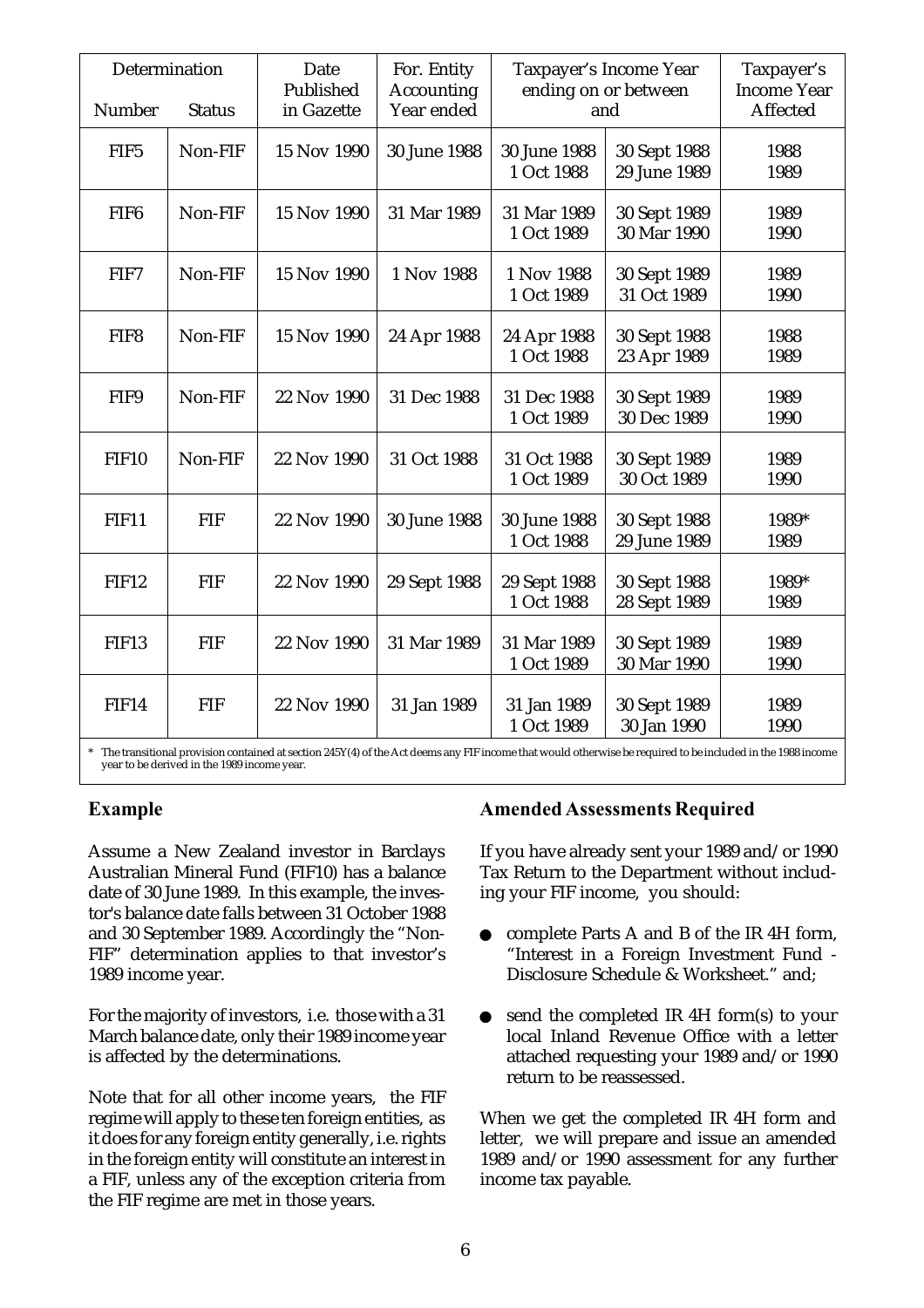Please note that if you have calculated 1990 FIF income and had previously opted to estimate your 1991 provisional tax, you may need to reestimate your 1991 provisional tax liability.

#### Interests held in other Foreign Entities

You should follow the procedures outlined in this item where your obligations relating to interests held in other FIF's have not been fulfilled.

#### Rights of Affected Taxpayers

Any person holding rights in any of the ten foreign entities referred to in this item (or the

foreign entity itself), may formally object to the relevant determination. Any objection must be in writing, stating the grounds of objection. It must be delivered to the Commissioner within one month from the date the relevant determination was published in the Gazette.

Any such objection should be directed to the following address:

> International Tax Central Unit Inland Revenue Department P. O. Box 895 Wellington

# GST Treatment of Interest Charged on Overdue Accounts

This item deals with the GST treatment of interest charged by a supplier on overdue accounts.

#### Background

Frequently, a supplier of goods or services charges interest on amounts not paid by a particular date.

Whether this interest is subject to GST depends on whether the contract which the goods and services are supplied under qualifies as a credit contract. If it does qualify as such then the provision of credit is deemed to be a financial service, and the interest charged is not subject to GST by virtue of Section 3(1)(f) of the Goods and Services Tax Act 1985. Section 3(3)(b)(ii) of the Credit Contracts Act 1981 specifically excludes "any reasonable amount payable as a result of a default under the contract" when determining whether there is the provision of credit under a credit contract.

#### Comment

The question of whether a contract which imposes interest where payment is not made by a prescribed date is a credit contract has been considered by the High Court in two cases. These are *Wrightson NMA Limited* v *Mead* (1984)

1 NZBLC and *Patrikios Holdings Limited* v *United Fisheries Limited* 1986 1 NZBLC.

These cases found that where there is an agreement to pay interest rather than pay cash by a prescribed date, that amount of interest is not an amount payable as a result of default for the purposes of Section 3(3)(b)(ii) of the Credit Contracts Act. In the Wrightson NMA case the agreement to pay interest was reached after there had been default in payment while in the Patrikios Holdings case it was a condition of the contract of supply that interest would be payable if the amount owing was not paid within seven days.

#### Ruling

When there is an agreement that allows a purchaser to pay interest on an amount rather than pay that amount by a prescribed date then a credit contract will exist and no GST will be payable on the interest charged.

This is to be contrasted with the situation where an amount is charged by way of penalty where payment is not made by a prescribed date. In this case a credit contract will not be in existence and GST will be payable on any amount charged by way of penalty.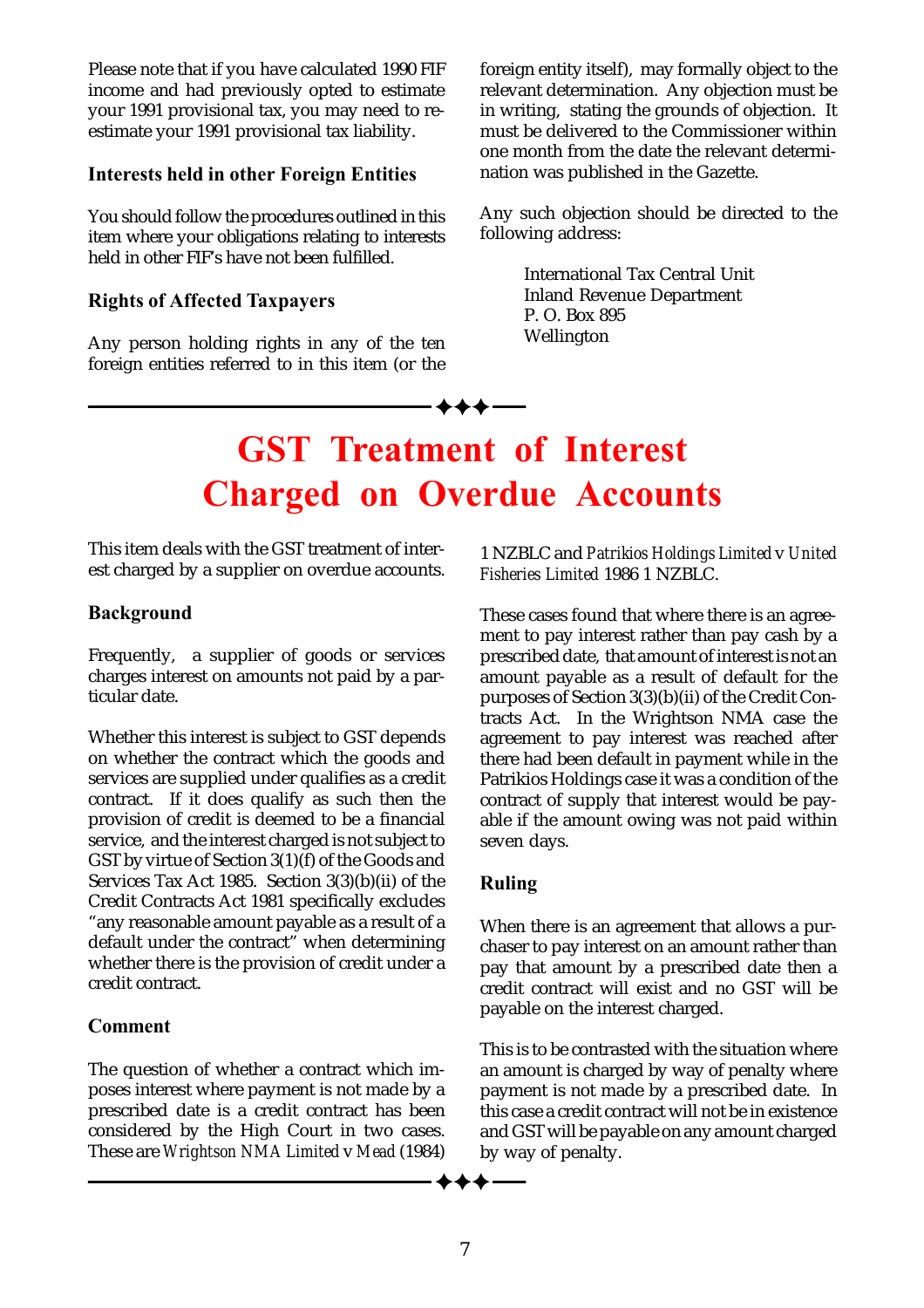# Due Dates Reminder

#### December 1990

7 First instalment of 1991 Provisional Tax due for taxpayers with August balance dates.

Second instalment of 1991 Provisional Tax due for taxpayers with April balance dates.

Third instalment of 1991 Provisional Tax due for taxpayers with December balance dates.

1989 Terminal Tax due for taxpayers with January balance dates.

14 Dividend PAYE deducted during November 1990 due.

Interest PAYE deducted during November due for monthly payers.

Non-Resident Withholding Tax deducted during November 1990 due.

20 PAYE deductions for the first 15 days of December 1990 due - "Large" employers.

Tax deductions for November 1990 due - "Small" employers.

#### January 1991

5 PAYE deductions for last 16 days of December 1990 due - "Large" employers.

7 First instalment of 1991 Provisional Tax due for taxpayers with September balance dates.

Second instalment of 1991 Provisional Tax due for taxpayers with May balance dates.

Third instalment of 1991 Provisional Tax due for taxpayers with January balance dates.

1989 Terminal Tax due for taxpayers with February balance dates.

14 Dividend PAYE deducted during December 1990 due.

Interest PAYE deducted during December due for monthly payers.

Non-Resident Withholding Tax deducted during December 1990 due.

- 15 GST Return and payment for period ended 30 November 1990 due.
- 20 PAYE deductions for the first 15 days of January 1991 due - "Large" employers.

PAYE deductions for December 1990 due - "Small" employers.

FBT Return and payment for quarter ended 31 December 1990 due.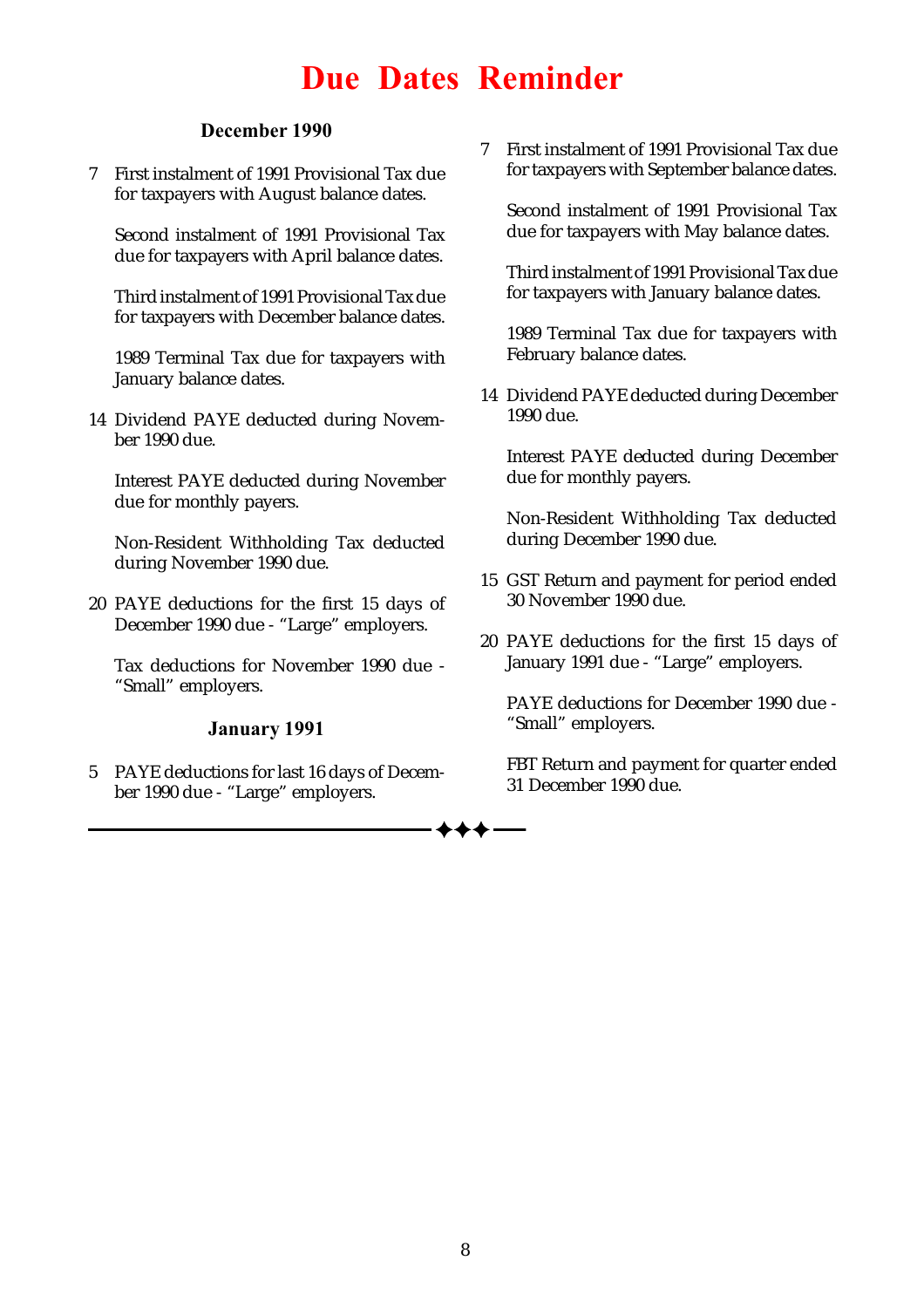| <b>SUBMISSION ON ACCRUAL DETERMINATIONS</b>                                                                                                                       |                                |  |  |  |  |  |
|-------------------------------------------------------------------------------------------------------------------------------------------------------------------|--------------------------------|--|--|--|--|--|
| 1. Financial Arrangements which require Determinations                                                                                                            |                                |  |  |  |  |  |
| Type of Arrangement                                                                                                                                               | <b>Suggested Treatment</b>     |  |  |  |  |  |
|                                                                                                                                                                   |                                |  |  |  |  |  |
|                                                                                                                                                                   |                                |  |  |  |  |  |
|                                                                                                                                                                   |                                |  |  |  |  |  |
|                                                                                                                                                                   |                                |  |  |  |  |  |
|                                                                                                                                                                   |                                |  |  |  |  |  |
|                                                                                                                                                                   |                                |  |  |  |  |  |
|                                                                                                                                                                   |                                |  |  |  |  |  |
|                                                                                                                                                                   |                                |  |  |  |  |  |
| 2. Problems with existing Determinations                                                                                                                          |                                |  |  |  |  |  |
| Determination                                                                                                                                                     | Problem and suggested solution |  |  |  |  |  |
|                                                                                                                                                                   |                                |  |  |  |  |  |
|                                                                                                                                                                   |                                |  |  |  |  |  |
|                                                                                                                                                                   |                                |  |  |  |  |  |
|                                                                                                                                                                   |                                |  |  |  |  |  |
|                                                                                                                                                                   |                                |  |  |  |  |  |
|                                                                                                                                                                   |                                |  |  |  |  |  |
|                                                                                                                                                                   |                                |  |  |  |  |  |
| Your name and address (This is optional, but is requested in case we need to discuss your<br>suggestion with you or seek further details of proposed method etc.) |                                |  |  |  |  |  |
|                                                                                                                                                                   |                                |  |  |  |  |  |
|                                                                                                                                                                   |                                |  |  |  |  |  |